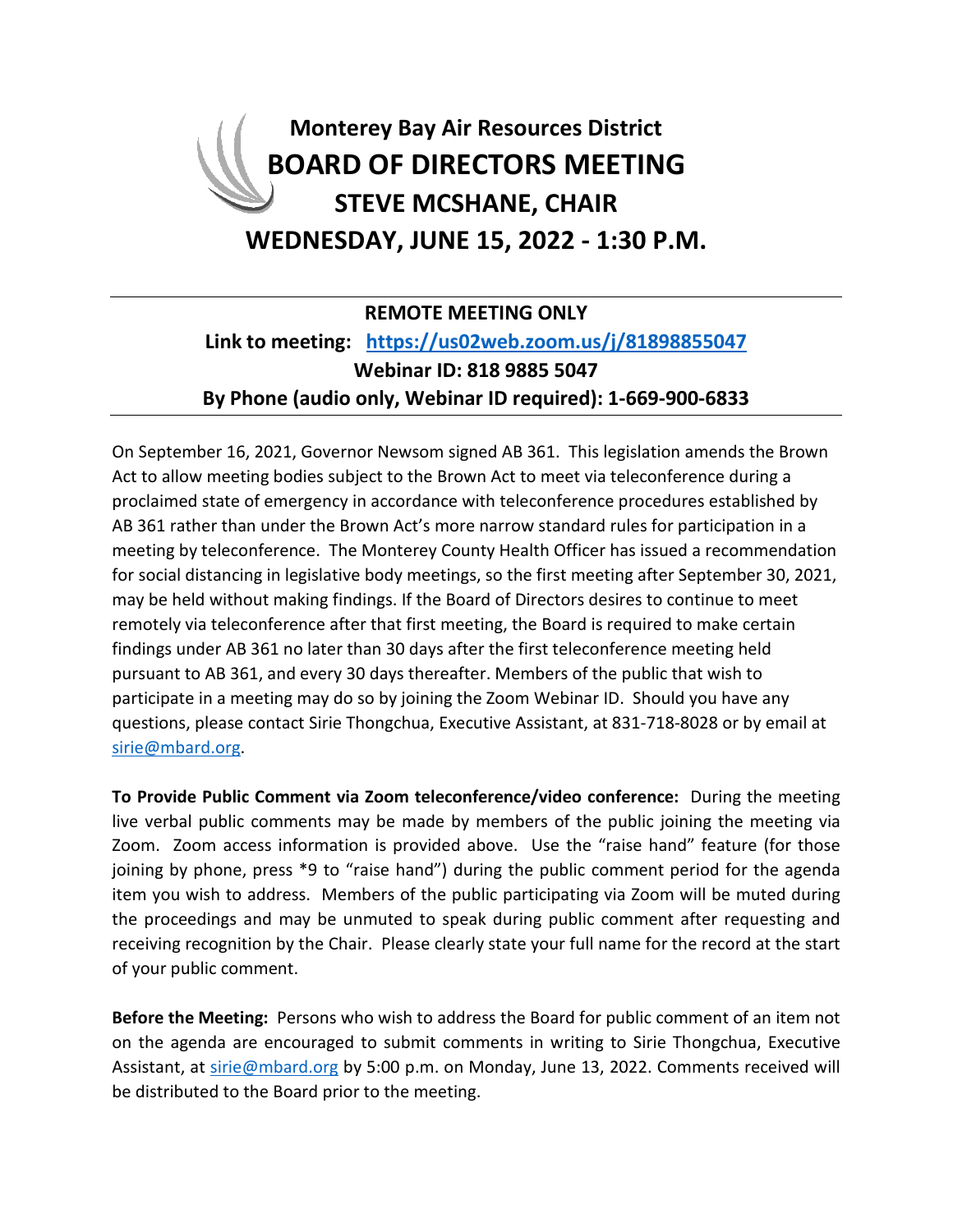## **AGENDA**

- 1. CALL TO ORDER
- 2. PLEDGE OF ALLEGIANCE
- 3. ROLL CALL
- 4. PUBLIC COMMENT
- 5. REPORTS BY COMMITTEE CHAIRS ON COMMITTEE MEETINGS
	- a. Budget, Personnel, and Nominating Committee
	- b. Advisory Committee
- 6. COMMENTS AND REFERRALS FROM CHAIR AND BOARD MEMBERS

#### 7. REPORT FROM AIR POLLUTION CONTROL OFFICER

#### **CONSENT AGENDA**

*The Consent Agenda consists of items considered routine and/or noncontroversial. One motion will cover all items on the Consent Agenda and authorize the recommended actions. Board Members, staff, or member of the audience may request an item or items be pulled for further discussion at which time the Board may determine to consider that item separately from the Consent Agenda.*

- 8. [Accept and File Summary of Actions for the](https://www.mbard.org/files/06ec8fde0/8+5-18-2022+BODRegularMinutesPacket.pdf) May 18, 2022, Board of Directors Meeting *Reference: Sirie Thongchua, Executive Assistant Recommended Action: Approve summary of actions.*
- 9. [Receive and File Budget to Actual Report for the Eleven](https://www.mbard.org/files/48bf4229e/9+Staff+Rept_Budget+Report+Per+End+May+31+2022.pdf) Months Ended May 31, 2022 *Reference: Rosa Rosales, Administrative Services Manager Recommended Action: Receive and file the report.*
- 10. [Accept and File Report of Summary of Mutual Settlement Program Actions for May](https://www.mbard.org/files/ad3348fc3/10+ConsentMutSetJune2022.pdf) 2022 *Reference: Amy Clymo, Engineering and Compliance Manager Recommended Action: Accept and file the report.*
- 11. [Approve Out-of-State Travel Request for the Air Pollution Control Officer \(APCO\) to Attend](https://www.mbard.org/files/acbc8680a/11+ConsentOut+of+State+Travel+APCO+-+StPaulMN.pdf)  [the 2022 National Association of Clean Air Agencies' \(NACAA\) Summer Board of Directors](https://www.mbard.org/files/acbc8680a/11+ConsentOut+of+State+Travel+APCO+-+StPaulMN.pdf)  [and Committee Chairs' Meeting in St. Paul, Minnesota, July 12-14, 2022](https://www.mbard.org/files/acbc8680a/11+ConsentOut+of+State+Travel+APCO+-+StPaulMN.pdf) *Reference: Richard Stedman, Air Pollution Control Officer Recommended Action: Approve the request.*